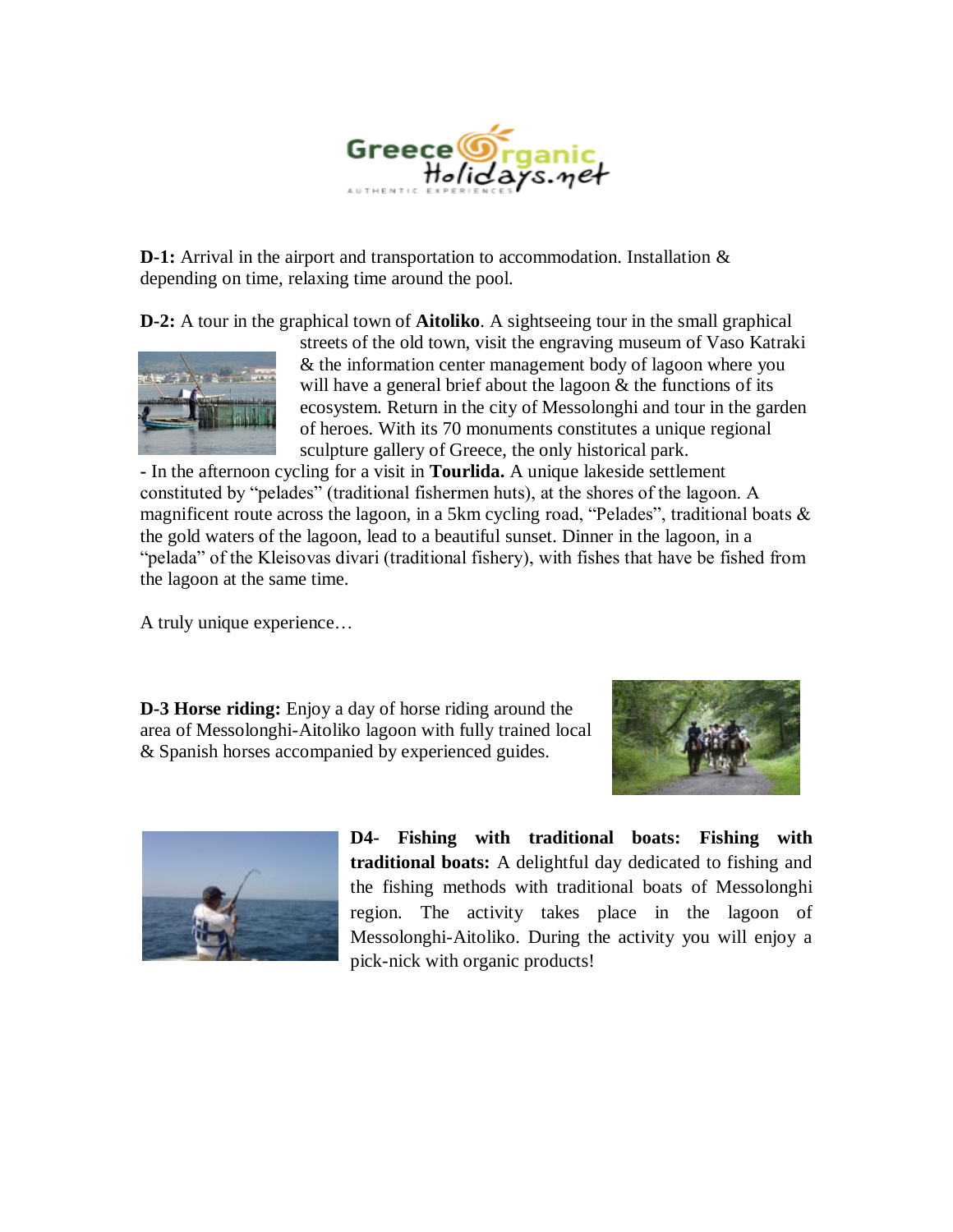**D-5 Hiking:** After breakfast, transportation to the feet of mountain Varasova. The access to the top is easier from the west side of the mountain and the course lasts 2,5 hours. There you can enjoy the spectacular view and the existence of many interesting caves.



In the evening cooking lessons with local organic products and dinner with the cooked foods.You'll explore with Greek chefs culinary experiences and tastes, initiate you into the secrets of authentic and unique culinary delights & the fascinating world of cookery. Visitors participating in cooking classes will have the chance to discover recipes that provoke the senses and satisfy even the most demanding palates

**D-6:** It's a day with free time and program so you can relax in our facilities(ping pong,



basket, archery, mountain bike) or you can take your bike and heat to Messolonghi where you can take you walk and do your shopping. In the night a farewell B.B.Q and Greek music.

## **D-7:** Departure for the airport.

| <b>Season</b> | B           |             | <b>Season</b> | A           |                            |
|---------------|-------------|-------------|---------------|-------------|----------------------------|
| Two           | <b>Tree</b> | <b>Four</b> | Two           | <b>Tree</b> | <b>Four</b><br><b>beds</b> |
| room          | room        | room        | room          | room        | room                       |
|               |             |             |               |             |                            |
| 390           | 347         | 322         | 432           | 373         | 347                        |
|               |             |             |               |             |                            |
|               |             |             |               |             |                            |
| 588           | 545         | 520         | 679           | 620         | 595                        |
|               | <b>beds</b> | beds        | <b>beds</b>   | <b>beds</b> | <b>beds</b>                |

**Season Α:** July & August

Season B: March, April, May, June, September, October

**In the price included (Ι)** => **Six overnights** in a family bungalow, in one of the units below, breakfast with local organic products, bikes & cycling equipment, Tours in the island of Aitoliko  $\&$  the city of Messolonghi, Horse riding  $\&$  guides, A boat for fishing with fishing equipment and a guide, Hiking equipment & hiking guide, three dinners, Fish meze & organic products, a B.B.Q with Greek music, plus taxes**.** 

**In the price included (II)**  $\Rightarrow$  All the above, as well all the transportations (Pickup from the airport, daily transportations according the program and transportation to the airport for the departure)

**Units of accommodation: 1) Socrates Organic Village-Wild Olive**

 **2) Evinos Garden**

**3) Socrates Organic Village-Kryoneri**